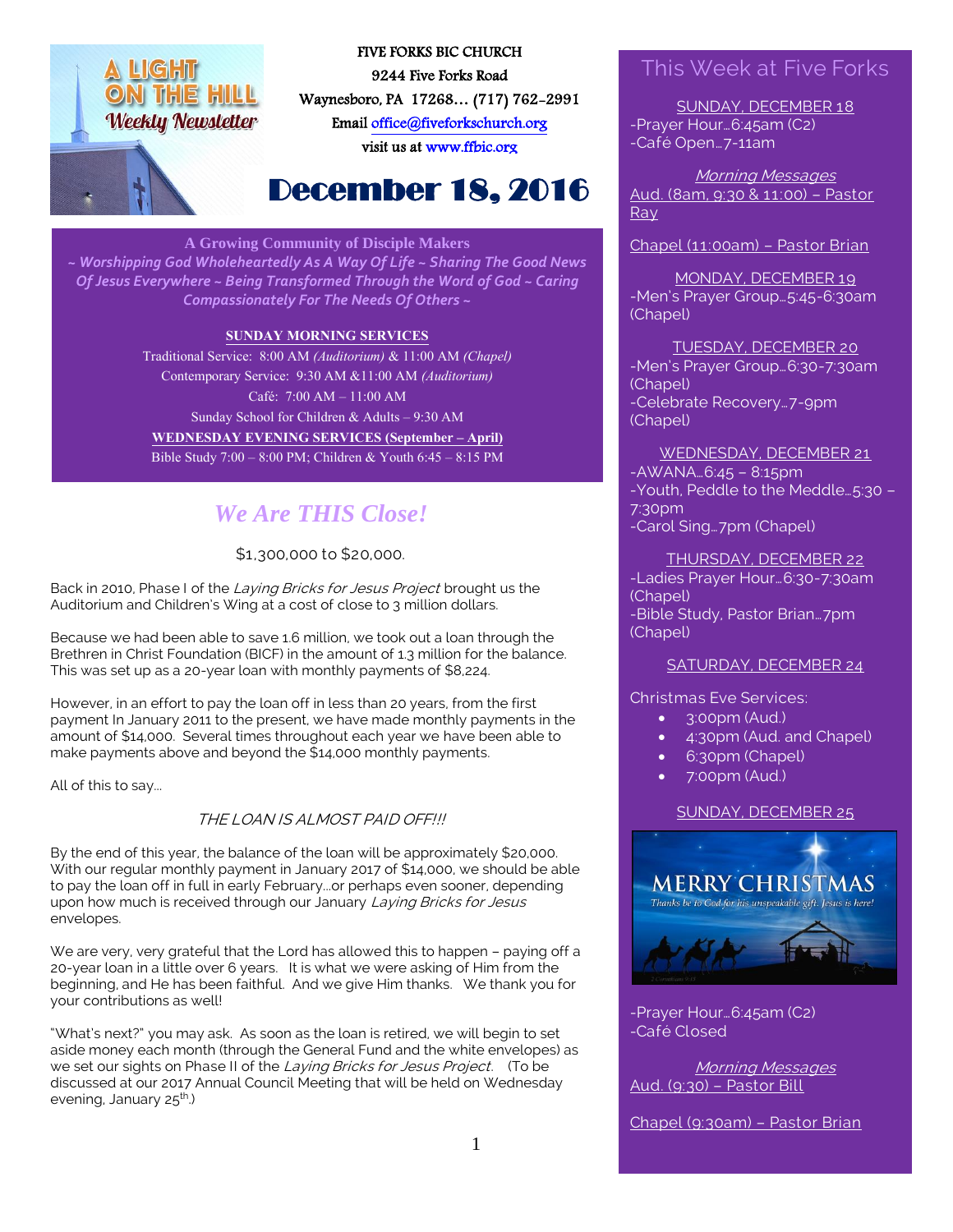## *Christmas Day and New Year's Day Services*

Please be sure to note the changes for Christmas Sunday and New Year's Day. In addition to just two services those mornings, there will be no staffed nursery or Sunday School for adults, youth or children. The Café will also be closed both days. Instead...



Christmas Day – Sunday, December  $25<sup>th</sup>$ 

9:30 Service in the Auditorium Pastor Bill brings the Christmas Sermon

9:30 Service in the Chapel Pastor Brian brings the Christmas Sermon



### New Year's Day - Sunday, January 1st

9:30 Service in the Auditorium Pastor Ray brings the message

9:30 Service in the Chapel Pastor Shaun brings the message.



The Christmas message really is God's message of hope for all seasons! And we really could sing Christmas carols year-round. However, we do especially enjoy singing them during this time of year.

Beyond enjoyment, we are blessed to hear, in song, the story of Jesus, the Son of God, and His coming to earth to be our Savior!

Therefore, on **Wednesday, December 21st, at 7:00 p.m**., in the chapel, we are going to have a congregational singing of the songs of the Christmas season. The entire hour will be devoted to singing selections suggested by you! Please plan to join us!

### Attendance

### **ATTENDANCE (December 11)**

#### **Sunday's Worship Total = 634**

 $8:00$  Auditorium = 124 9:30 Auditorium = 302 11:00 Auditorium  $= 133$ 11:00 Chapel =  $45$ Bible Connection = 15 Nursery  $(9:30 \& 11:00) = 15$ 

#### **Total Sunday School = 214**

Adult Education Attendance = 90 Berean  $= 10$ Golden Link  $= 31$ Through the Bible  $= 13$ The Christian Family Life Class = 22 8:00AM Café Class = 10 Alpha Omega Discussion  $= 0$ Men's Resolution Class  $= 4$ 

Wednesday Eve. (Dec.  $14$ ) = 286

## Our Church's Financial Health

### **GIVING (December 11)…**

Offering = \$24,937.00 Weekly Goal = \$22,040.00 Total Giving 2016 = \$1,057,875.00 Above/Behind 2016 Goal = (\$44,125.00) Building Fund  $=$  \$772.00

### Food Pantry " Item of the Month" for DECEMBER:

Peanut Butter

Place donations in the orange tub in the lower lobby.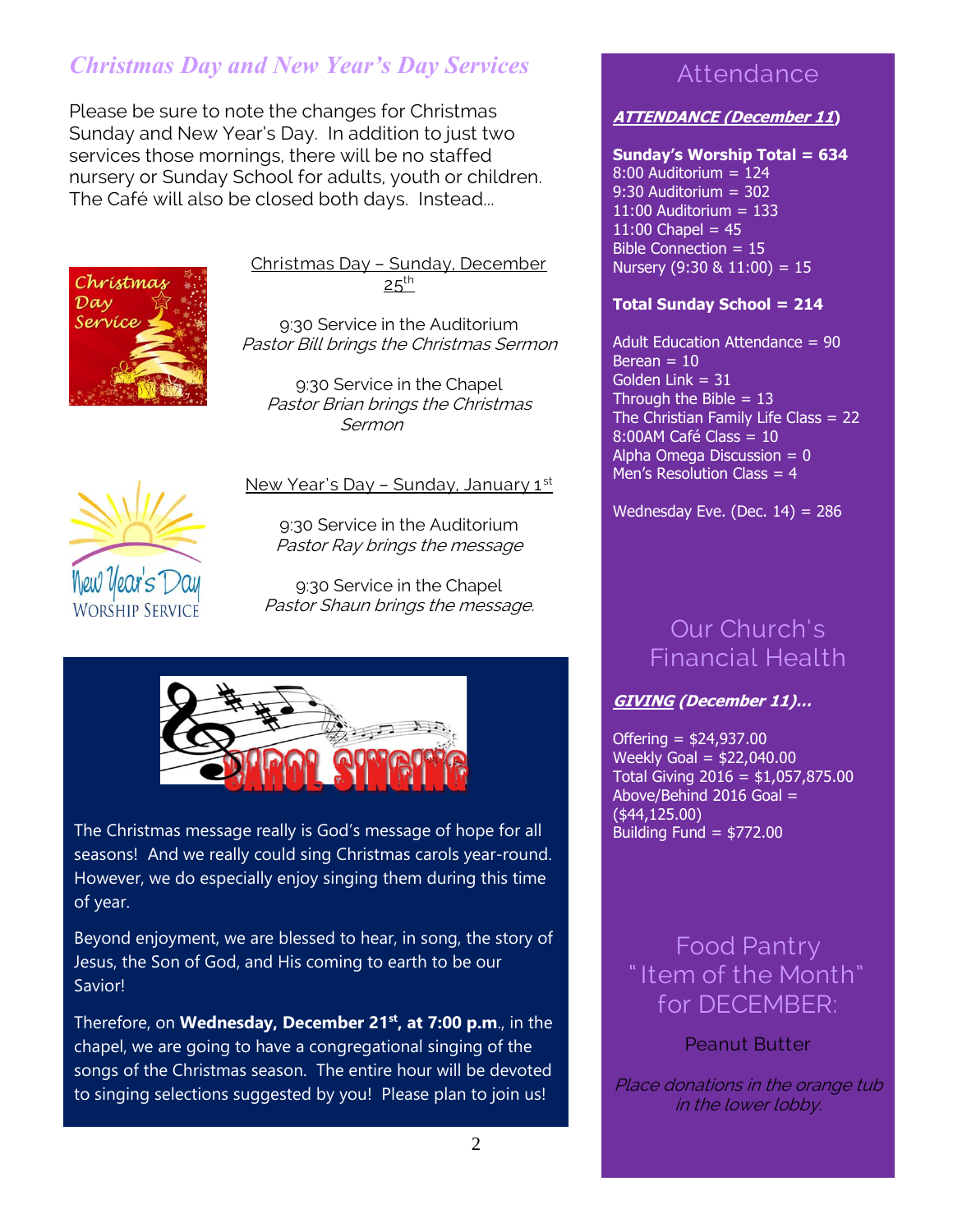

Nancy Bennett Joyce Hade Dan McCleaf Karen Oberholzer



Congratulations to Christina and Dustin Martin with the birth of their son, Flynn Elliott Martin on December 6, 2016.

## *Rhodes Grove Semi-Annual Quilting Retreat*





Have you been waiting and waiting to start your new

quilting project? Do you have a project that is in desperate need of wrapping up?

Join us at Rhodes Grove for our annual quilting retreat and embrace a time for projects and fellowship!

Where? Rhodes Grove Camp, 7693 Browns Mill Rd., Chambersburg

When? Feb 2 at 11am to Feb. 5 at 3pm.

What? Quilting with lodging and meals provided – 3 nights, 7 meals, including: Friday lunch and dinner, Saturday breakfast, lunch, and dinner, and Sunday breakfast and lunch.

Registration deadline is January 27th. Register by January 19<sup>th</sup> and you will receive a 10% discount.

Questions or to register, visit grove.com **or contact** <u>rie@rhodesgrove.com</u> or call 717-375-4162.

We express our deepest sympathy to Donna Green with the passing of her father, Joseph Smith on December 12, 2016

We express our heartfelt sympathy to Tandy Foust with the passing of her mother, Josephine (Sis) D. McFerren on December 14, 2016.

### *Year-End Giving*

Any giving that you want to be credited to 2016 must be received in the church office no later than Saturday, December  $31<sup>st</sup>$  at noon.

We will be starting to close out our books and prepare our year-end statements. Thanks for your cooperation.

3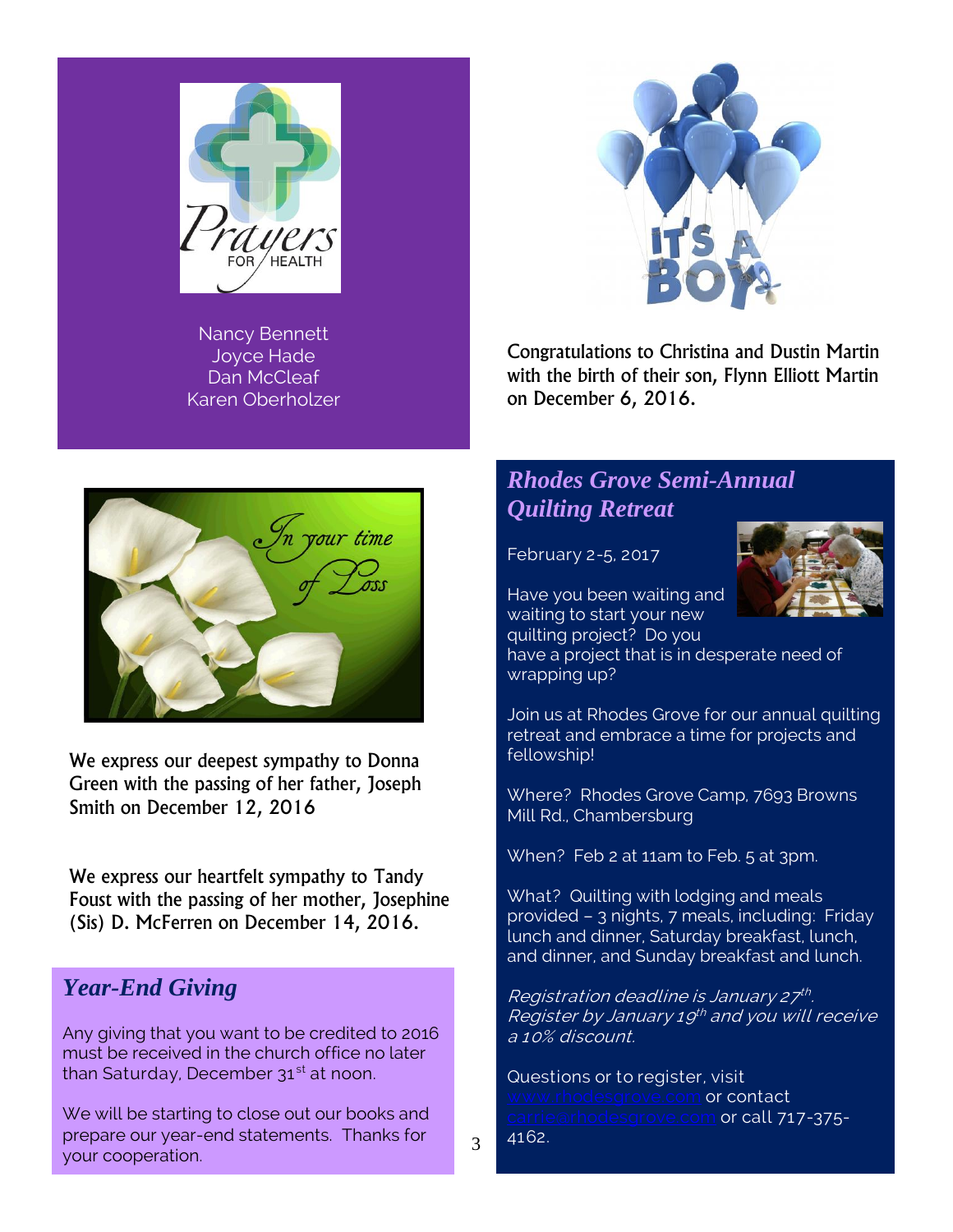### *Meal Coordinator Needed*

For many years – going back to when our church was much smaller  $-$  one way that we have been able to care for one another is by providing meals to those who have just come home from the hospital (after surgery, birth of a child, other) and are unable to cook for themselves.

This ministry requires two things: 1) A team of volunteers who are willing and able to prepare and deliver meals and 2) one individual who is willing to coordinate everything (Confirming a need and contacting/scheduling the volunteers).

With the busyness of our schedules, finding enough volunteers has been challenging at times. At the present, in order for this ministry to continue we are in need of someone who is willing and able to serve in the role of Meal Coordinator.

If you are interested, please contact the church office at 762-2991 or by email: [office@ffbic.org.](mailto:office@ffbic.org)

### *Interested In Playing Softball?*



Would you be interested in playing softball for the church for the upcoming 2017 season? We would like to form a second team. We are looking for players age 16 and older.

If you are interested or have questions, please contact Mike Shetler at @mccallhandling.com or call 240-674-0005 or contact Dan McCleaf at noenixcolor.com **or call** 717-977-8982.

### *Nursery Volunteers Needed*



The Food Pantry is looking for additional volunteers. This is an important ministry of our church and community. Please consider getting involved. Volunteers usually work one or two shifts a month. Shifts are available Monday, Wednesday, Friday from 12 – 2pm and Wednesday evenings from 6 -7pm.

For more information, contact Bonnie Yoder at 597-5984 or [foodpantry@fiveforkschurch.org.](mailto:foodpantry@fiveforkschurch.org)



Adults & teens 13 & up are needed to work in the nursery. Help is needed in the 9:30 & 11:00 services on Sunday morning and on Wednesday evenings.

Please consider helping, starting in January. You can volunteer to serve monthly, bi-monthly or quarterly.

Contact Kim Helman at 717-709-0815 if you have questions about the responsibilities involved or to volunteer. My list of volunteers is dwindling and I could really use your help!

Thank you!

4